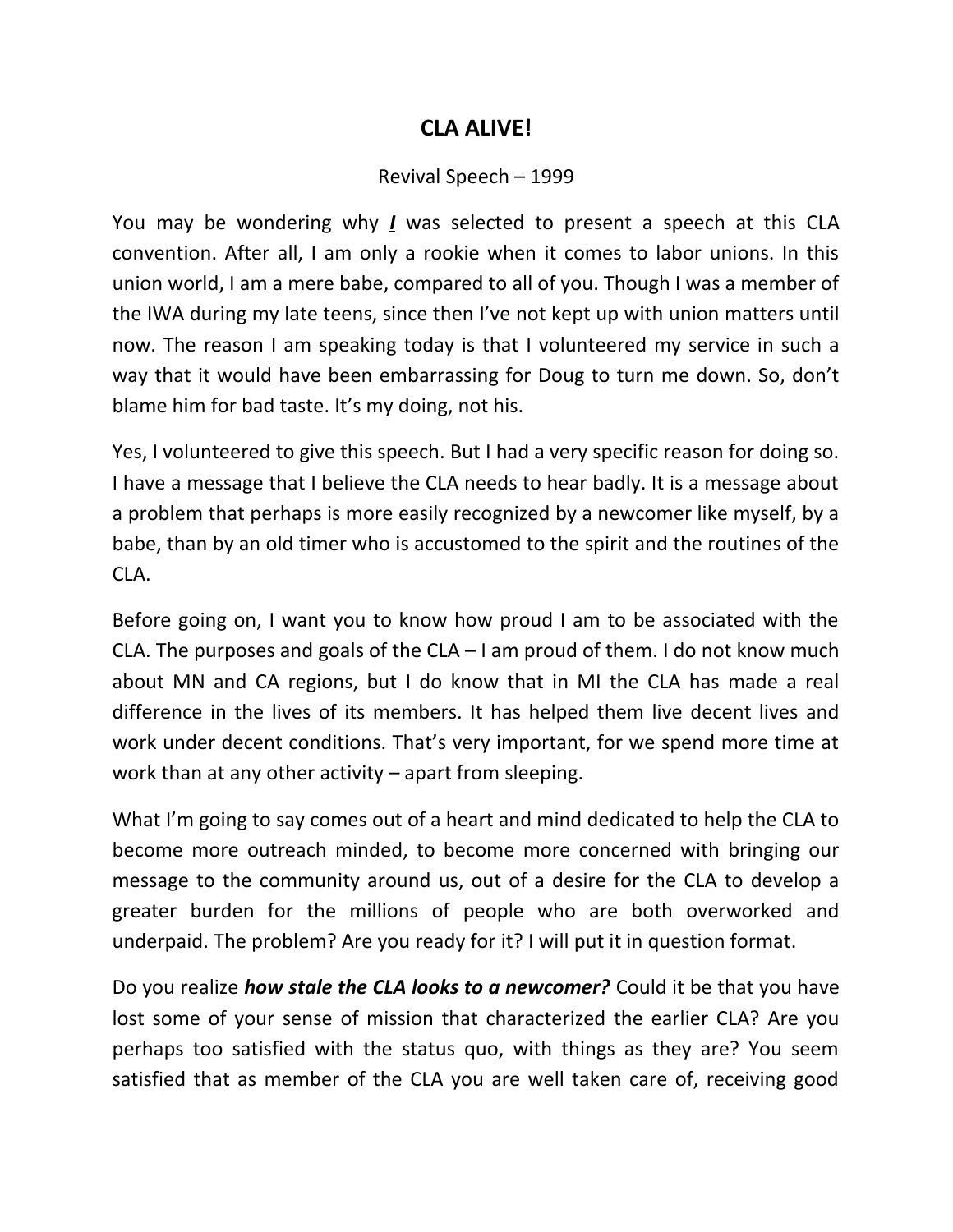pay, having a good pension and operating under good working conditions. Do you ever give any thought to the millions of fellow workers who have none of these? Millions of fellow workers who are overworked and underpaid? Who have no protection of any kind? Who are subject to the daily whims of money-minded employers? Who begin the day, not knowing whether they will have a job at the end of the day? Do you realize you appear to be merely a mutual benefit society concerned only with self? Your job is done. You have established your comfort zone. You have no further plans or desires. You've made it. And now that we've arrived, don't disturb us with anything that could upset our comfortable apple cart.

Ask yourself honestly. Am I getting close? Isn't that how some of us feel? Really? Deep down in our hearts?

When you think of it, the CLA was originally meant to be a light on the highest hill in our communities, in our nation, for all to see, not a light hidden under a bushel. The light of an exciting message and an exhilarating mission in the world of labor relations. Yes, exciting exhilarating. The principles on which the CLA was founded and to which we still officially adhere are deep, profound, exciting, practical and needed as much today as in 1931, the founding year.

But how many of us still give these any thought apart from our staff who are hired to do so? I honor them for doing so. I deal mostly with Mike as my immediate supervisor and through email with Doug as President and I see how hard they are trying. I imagine the same is true for our other staff. But there is no way these few can carry the entire mission of the CLA on their shoulders by themselves. Unless the CLA turn itself into a team in which all members play active roles, the CLA is likely to slowly fade away. The enemy will finally have won the victory. Wouldn't that be a shame and pity after all these years? The secular spirit will have bulldozed down yet another signpost of God's Kingdom, one of the very few in labor relations.

What lies behind this critical assessment of the present CLA? Except for the staff and a few others, I detect little enthusiasm for the CLA and its goals or message. I attend business meetings at the local level and observe that there is hardly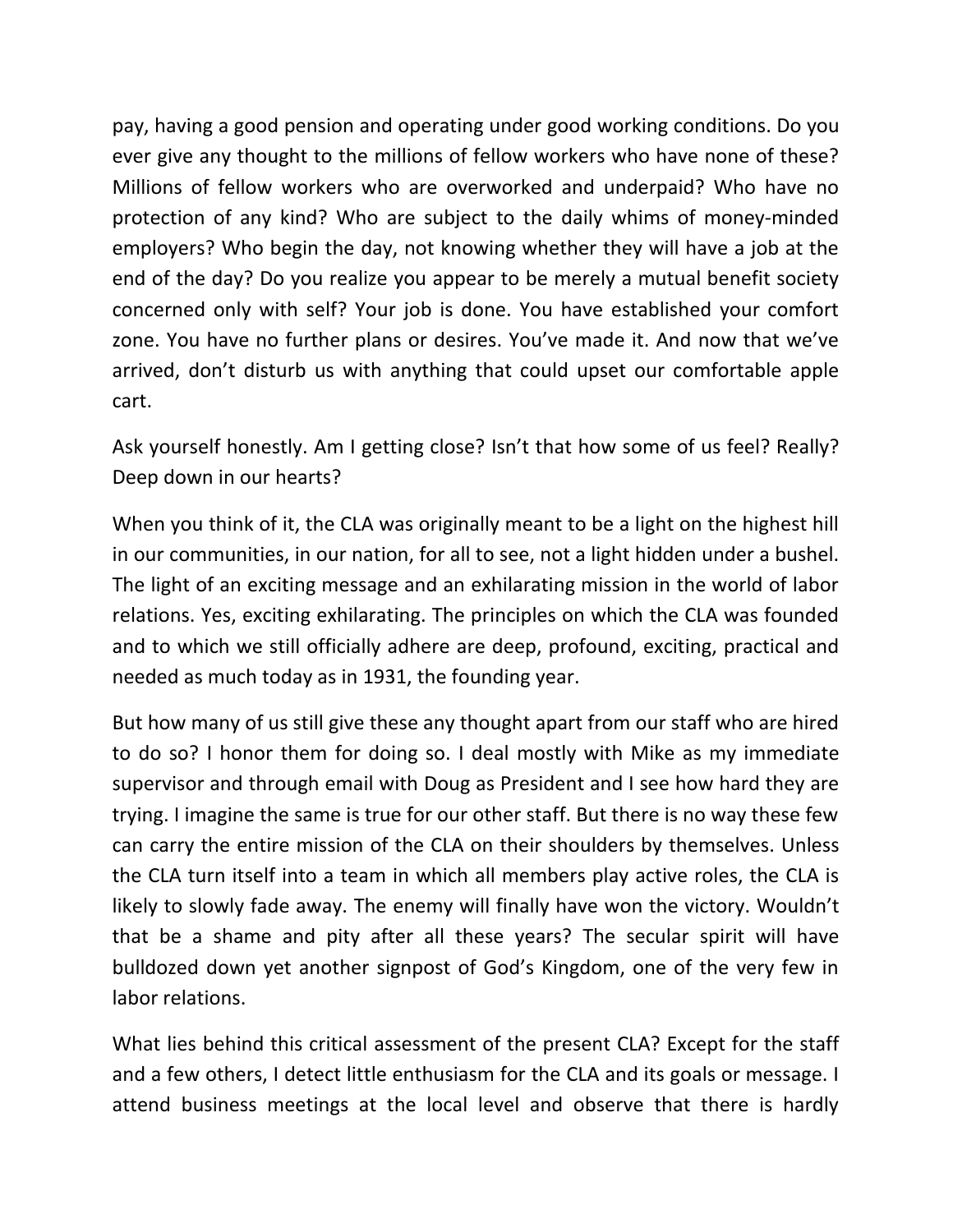anything but routine agendas, hardly ever any new challenges or outreach. Routine. Routine. Routine. That's the main impression I have picked up.

It can also be described as *complacency*. Whenever I sit down with Mike and discuss ways of raising the public profile of the CLA, or to raise public interest, if it requires the participation of the members, the most common caution I receive is that the members do not want to get involved. When Richard was with us, he would give the same caution. In short, it sometimes looks as if the CLA really consists of a few very active officers who have to deliver certain services to the members. And as long as these goods are delivered efficiently, there is nothing further to worry about. The job is done.

**This situation is not new to the labor world**. After the big secular unions made their breakthrough and gained power, they became complacent. Just read the literature coming out of AFL-CIA circles. They admit that they had become complacent and that they had lost their sense of mission and urgency. They have learned that the reward of complacency is similar to the reward of sin: Death. Atrophy. Loss of members. Loss of power. Loss of influence. The labor movement lost millions of members.

They discovered the truth of Jesus' statement that Life is gained only by being prepared to give it up, by taking chances. When you seek life as the highest good, when you have as highest good your own comfort, your own safety, you lose your life. This is a paradoxical but most basic law of life. Life is gained only by giving it up and it is lost when you seek it for its own sake as the highest good of all.

It is a rule of life that always holds without exception. It is as sure as any natural law. As sure as any ball you throw into the air will come down again. No matter what kind of ball. No matter its color. No matter its size. It will come down again.

All of a sudden, the AFL movement woke up. Since it woke up it has started a vigorous campaign to unionize all over the country. They aim at turning every American city into a union city. Many of its earlier strategies have been dumped in favor of new ones. There is a heavy *new emphasis on getting involved in the community* so that the community will think of unions as a force for positive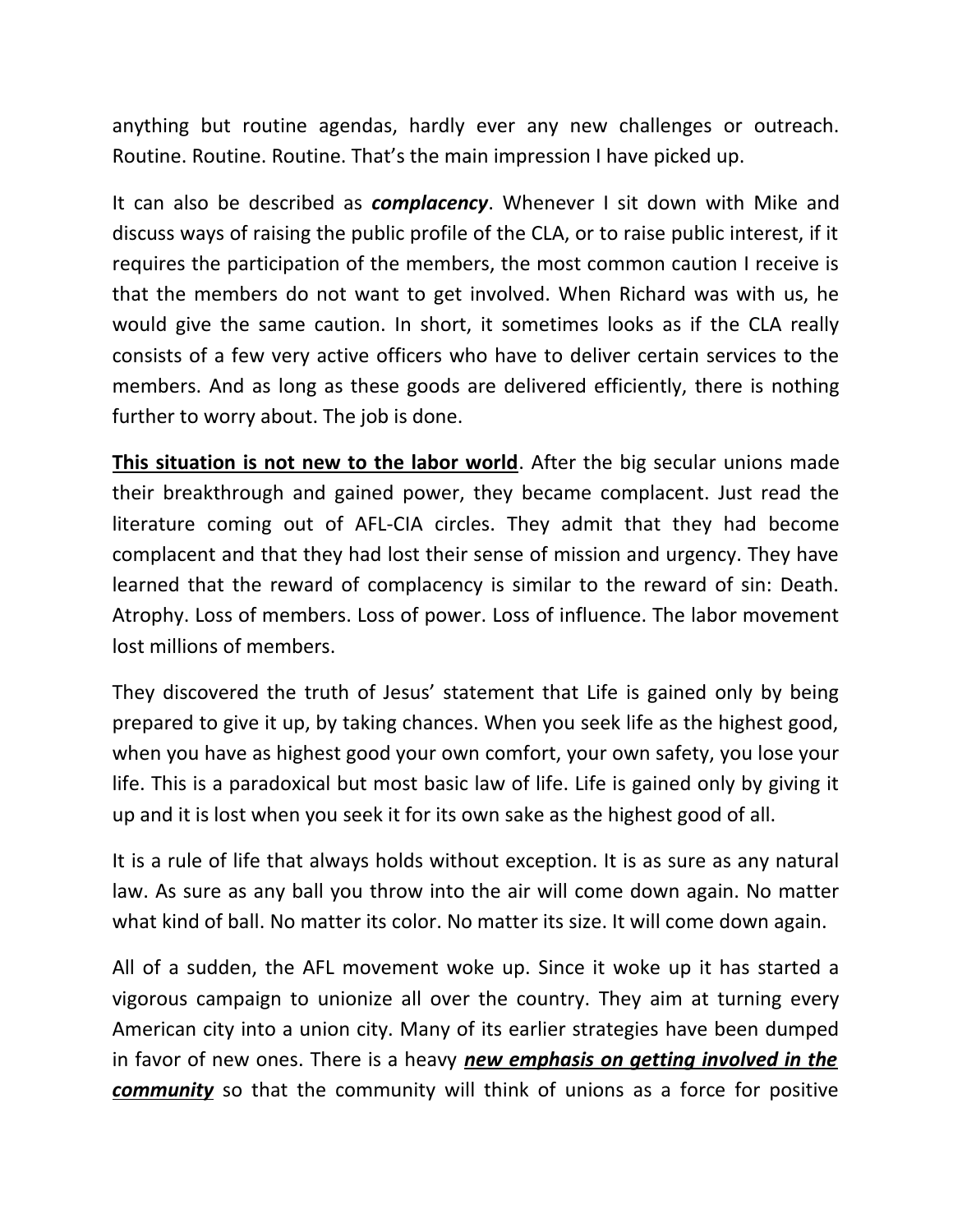change. Community service and involvement. There is a heavy emphasis as well on *working with the churches*. When I attended an AFL conference in Chicago I was struck by the emphasis on the church and there were quite a few church leaders given prominent roles at the conference. There is also *a move away from the rhetoric of class struggle*, away from the traditional union adversarial spirit towards greater cooperation with management.

*But the greatest emphasis for change was on the role of the members*. They had come to realize that unless members take an active role in organizing, nothing will happen. And so endless stories were told at the conference about the success of campaigns that involve the members first of all, but also the churches and the local community.

The rest of this speech is dedicated to an increased role of CLA members in our attempts to expand into the nursing home sector. In this speech, I am not going to make any concrete suggestions as to how we should involve our members. That will have to be discussed by this assembly or perhaps by local committees within the CLA.

I do have a new brochure that contains suggestions about what you and your members can do, starting right now without holding any meetings at all. Please be sure you get your copy and take extras for your members Make photocopies of them in your local office and distribute them amongst your members. You may wish to edit them to suit your own area better.

Since I started with you a year and a half ago, I have tried many different things – but with very little success. *There are simply too many hurdles to be overcome for just a few paid staff members*.

**One hurdle, at least in West MI is that outside of the construction zone, the CLA is an unknown entity for which no non-union workers dare take risks. Nurse aides know they need to organize. They know they MUST organize if they're going to improve their lot, but they do not have enough reasons to trust the CLA to stand by them if they should be fired for trying to organize a union local.**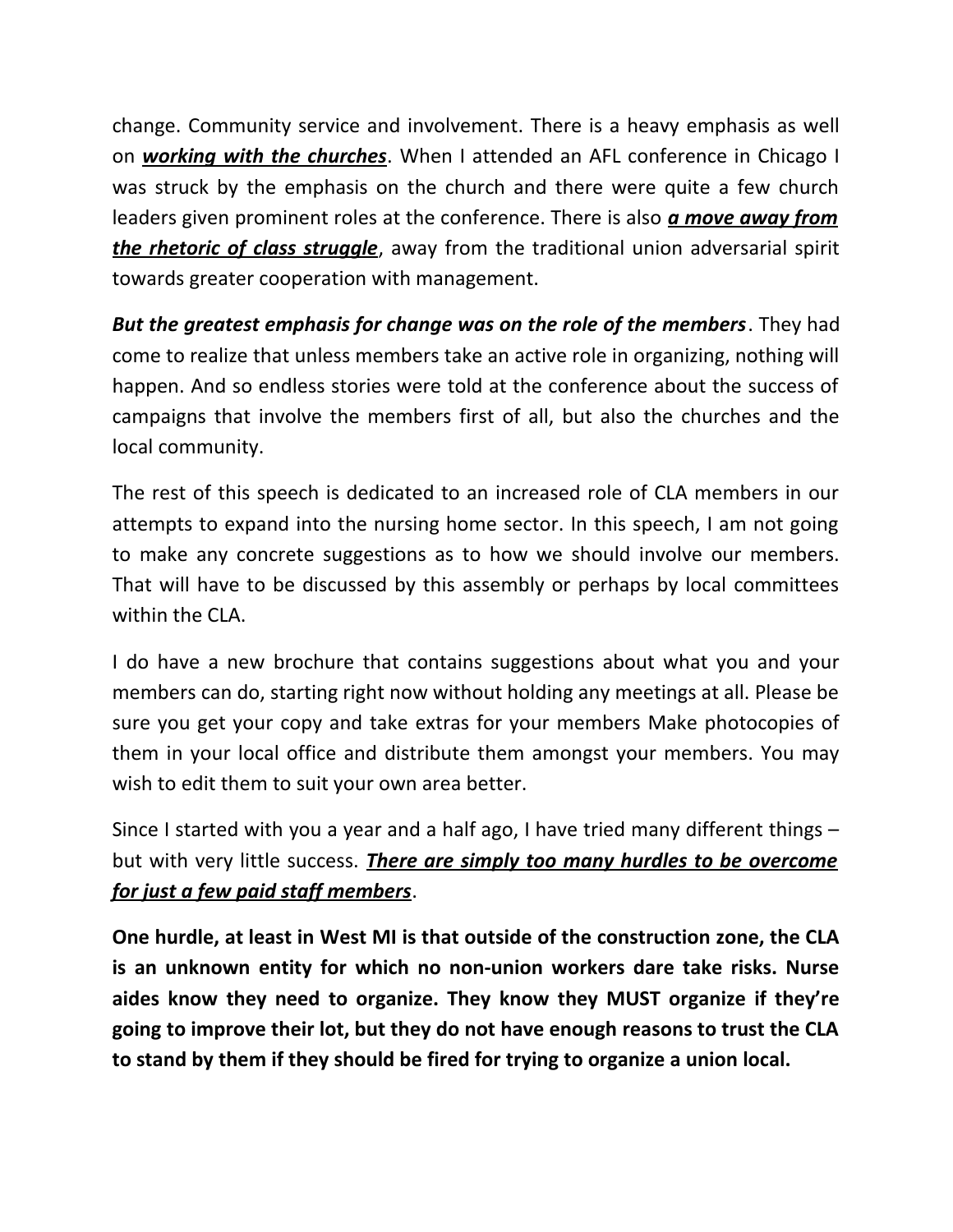They need to hear from our *members* how this union works, not just from one paid organizer. They need to hear your testimonies. Our members must stand together in our effort to unionize nursing home staff. They must get involved. *They must seek out members of this target group and give their union testimony and do all they can to encourage them to organize*. And that's only one of the things our members must do for us to succeed.

*Members of our target group must begin to think of the CLA as a friend of theirs, as their advocate, who will stand by them in thick and thin*. We must together find ways of getting this image of the CLA through to them and we can only do that together. Put our heads, our minds, our efforts together with theirs. Make ourselves publicly heard and known as advocates for and friends of the underdogs of the nursing home world.

A second hurdle we have to overcome is *the strong opposition of the community to unions in general*, no matter what kind of union. If it's a union, it must be bad. You know all about that. Even Christians find it impossible to muster any interest or sympathy for a Christian union like the CLA. A union is by definition evil to them. And a Christian union is to them a contradiction in terms. This is no more possible than a Christian devil. They have all been brainwashed by the media. Where there is a strike, it is always the union that gets the brunt of the negative news. When some union official is exposed for fraud, it gets headlines and people are once again confirmed in their prejudice. If a businessman or employer commits fraud, it is usually seen as an isolated case that has nothing to do with business in general. I suspect that a careful study would reveal that more fraud and other criminalities are committed by business people than by union officials simply because there are many more business people. Yet people continue to support and even admire business. No one rejects business in general because of the fraudulent schemes so many businesses operate. The anti-union prejudice is strong.

That prejudice cannot be overcome by one lone half-time organizer or by a small handful of officials without the active support and involvement of the members. *We must develop a social reputation that evokes approval, if not admiration*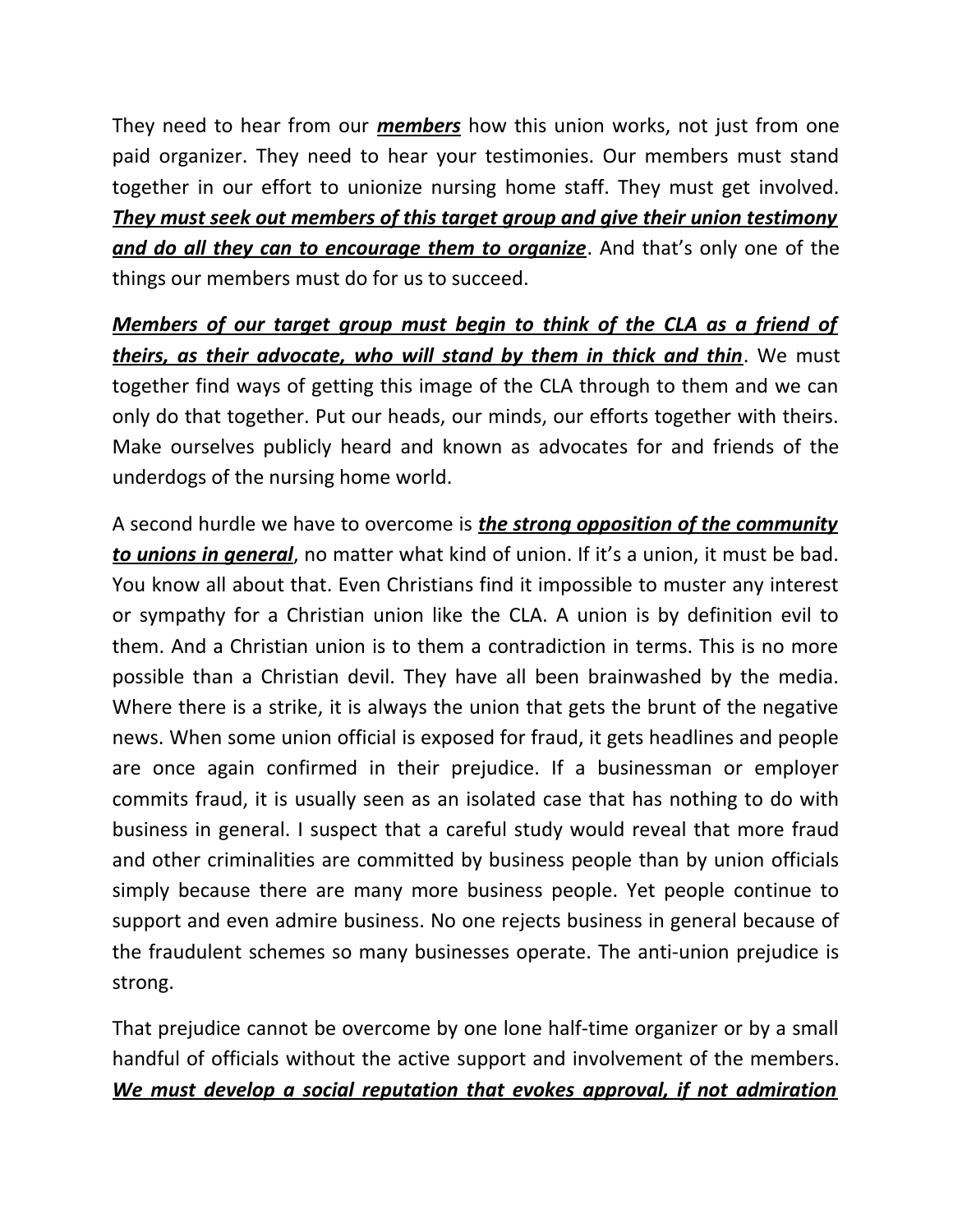## *from the community. We must speak up together on selected issues that will evoke public interest in the CLA. We must raise our social voice. We must become a publicly recognized force in our community in the name of Jesus*.

What I am advocating is similar to what the AFL is now pushing. Community involvement of the membership. Without such involvement we are spinning our wheels and wasting both energy and money. The AFL is devoting 1/3 of its budgets for this purpose --- 1/3! And it is pushing for cooperation of all members.

Many stories of victories based on member cooperation can be told. One concerns a Seattle hospital. Workers had joined the SEIU, but the company dragged its feet in contract talks. Until the union called in hundreds of union members working for other companies. These workers joined the hospital employees in putting the heat on the company. The company changed its tune quickly and a reasonable contract is currently being negotiated in good faith.

I could tell you how a union and churches got together and completely took over the parking lot of a large store in a bid for greater justice. Several church services were held on the parking lot. No room left for customer parking. When the owners saw this community demonstration, they gave up their hard line and gave in.

What I am advocating is also part of the earlier tradition of the CLA. It was active in the community. It would organize rallies and draw considerable crowds. I do not know what happened, but perhaps some of you can tell us how we've lost it. We have sunk into oblivion – and now we are paying the bills for that neglect.

Our churches are part of that community. Most of our members belong to the church, but how many fellow members of these churches still know of the CLA? When was the last time our members saw to it that the church invited a CLA staff or officer to address them? What are our members doing besides drawing good wages?

*Things are beginning to change*. Our President more than anyone else is doing something about it. The revival of the *Labor Herald* is a major a step in the right direction. I am very grateful for that development. But we need to use that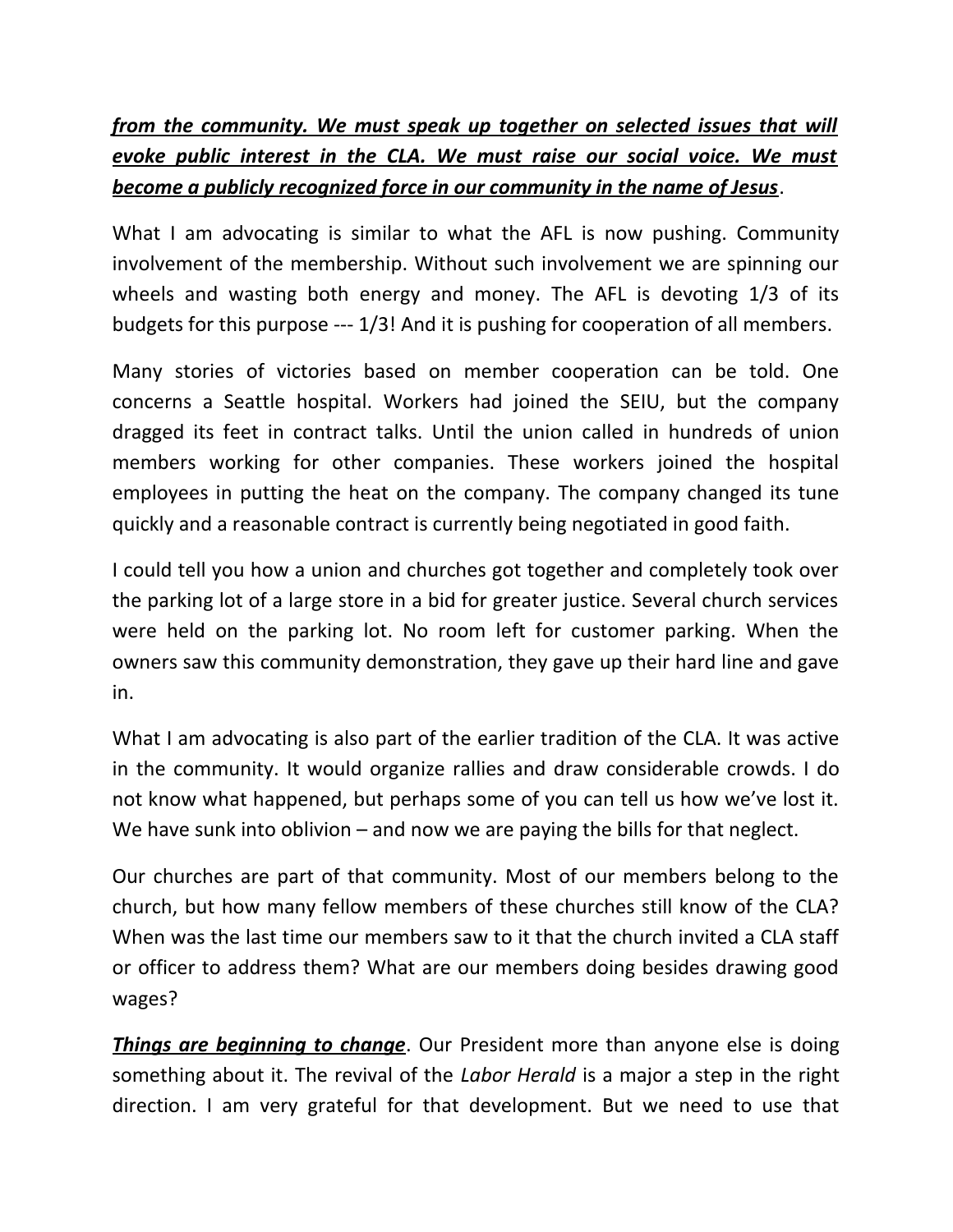*Herald* beyond merely distributing it amongst our members. Our members have to share them with others, especially with members of our main current target group. Our members must help distribute the brochures that are being produced. I wonder how many of us here in this room today have done anything along that line?

In our staff meetings in MI we have thrown around various ideas. The time has now come to get the members or committees together to work on some of these ideas and get busy. I would suggest that a committee be established around each one of our 3 offices to get the discussions and planning off the ground. We do not need to develop expensive national committees to be successful, for we are all living in different communities. We can work locally and then share our successes, challenges and problems in national reports, conventions and in the *Herald.*

Finally, *a most important tool is that of prayer*. We have started with staff prayer meetings in our MI office, but that's only two people. Prayer meetings to plead with God for inspiration and dedication. But such prayers must not be restricted to our offices and staff. The members at large must join this prayer effort. We must ALL desire and pray for this mission. We should give this priority, for nothing good will come of our efforts unless it is inspired by the Spirit of God Himself. We badly need His inspiration, creativity, determination to succeed. And with Him on our side, we will surely be victorious.

But even with Him on our side, the victory is no more automatic than was the victory of Israel to gain the land of Canaan. God WANTED them to win. He wanted them to have the land. But their own disobedience and their own lack of faith and devotion defeated them. Divine victory is offered to us, but we must do our part in it. It is never automatic. I have no doubt that God would love the CLA to become a successful, effective and strong witness for Him in the jungle of labor relations. I have no doubt that God wants to improve the working conditions of nurse aides. But He has left us the honor and the challenge to have it become that. And He will work through us, provided we dare to create the changes that are needed and renew our vision and commitment.